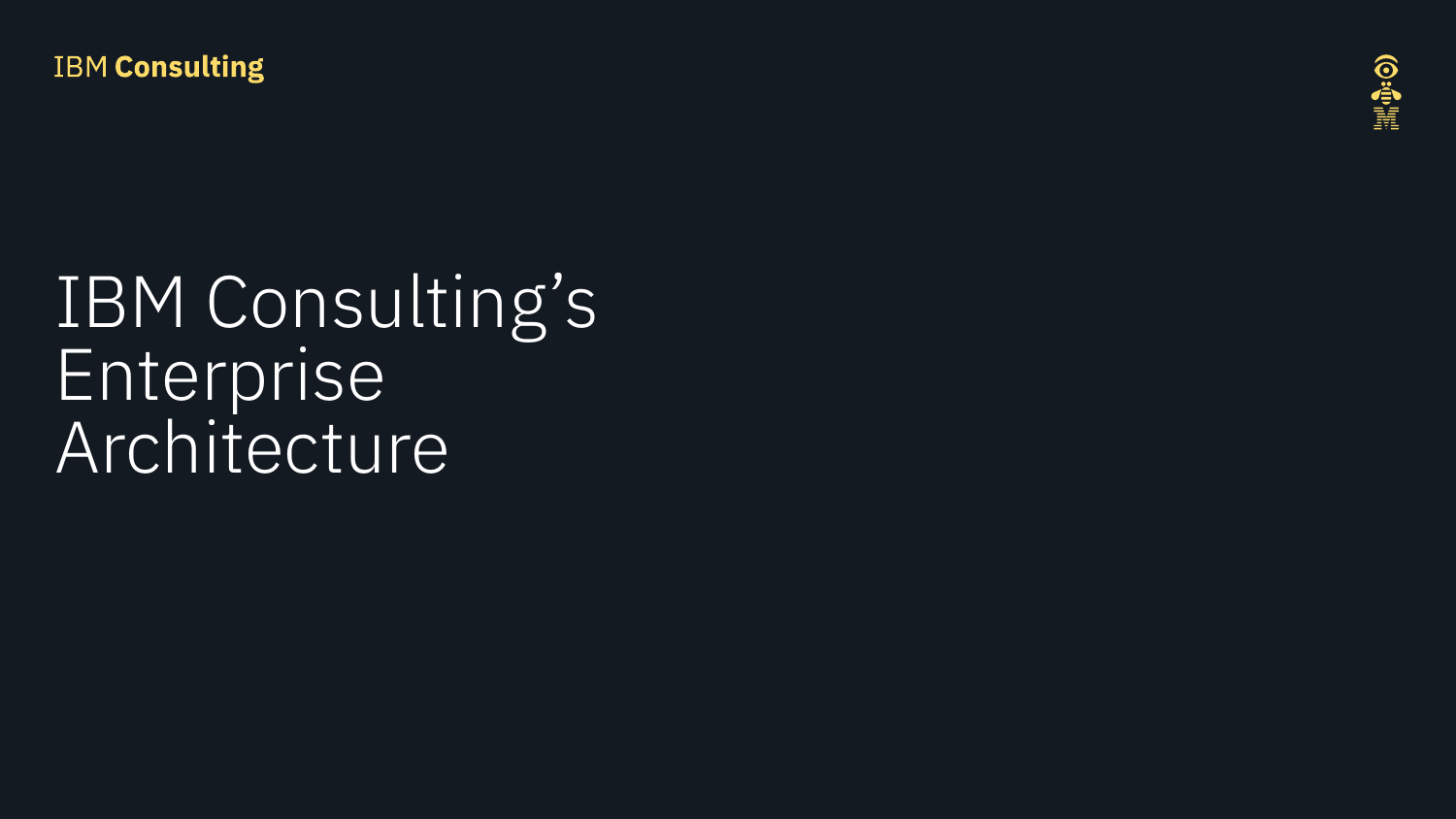IBM Consulting's Enterprise **Architecture** services help provide capability and agility to address different demands

## Running the business



Mandate

for IT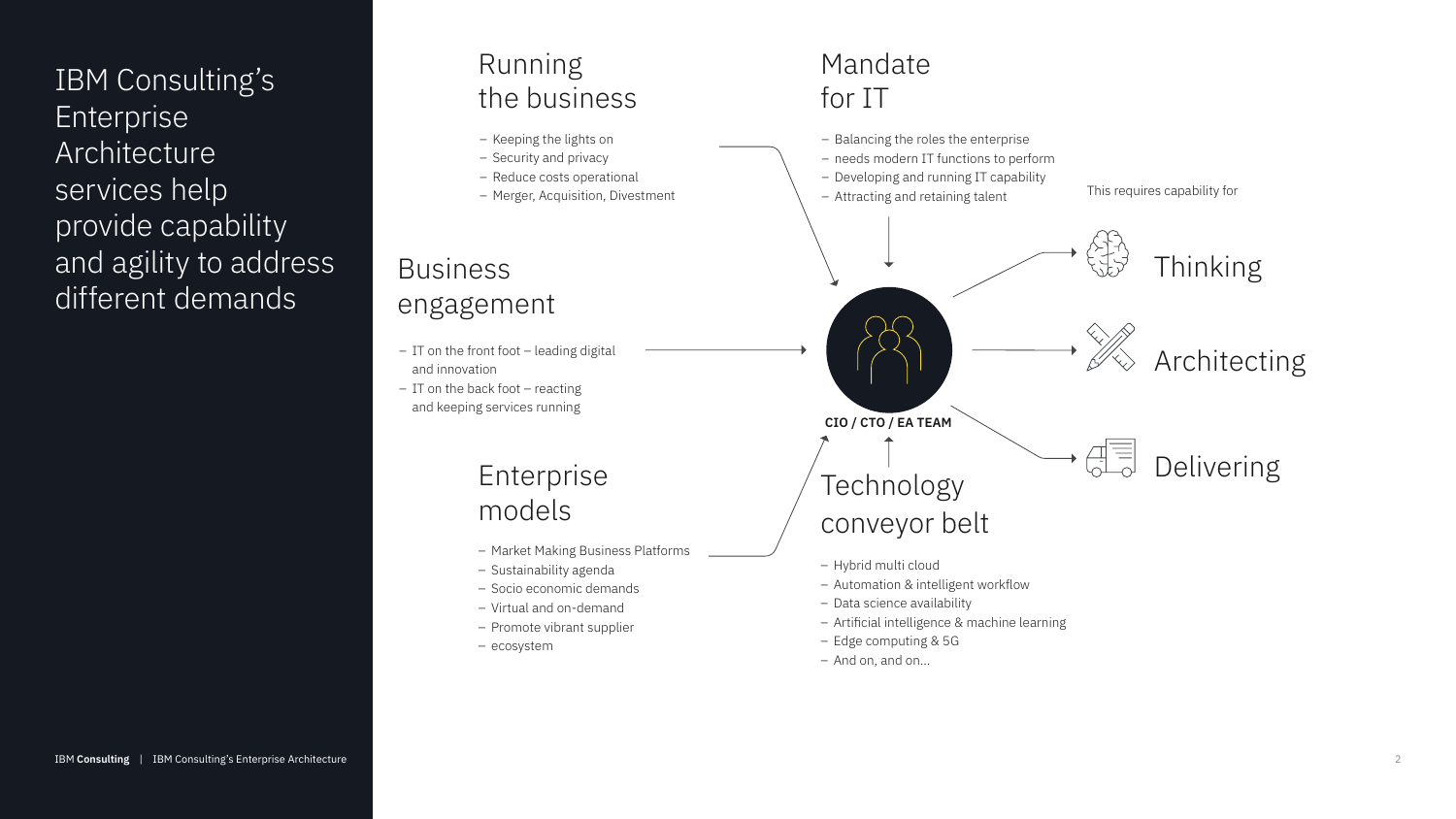IBM has robust credentials and capability in Enterprise **Architecture** 

IBM is a long term Platinum Member of The Open Group, of which there are currently only eight

The Open Group are custodians of TOGAF® and I BM is active in TOGAF® and other Open Group initiatives, performing key roles on committees and in forums, contributing materials and participating in conferences

Consequently IBM's thinking on Architecture in general and Enterprise Architecture in particular has been built into, inspired by and remains aligned with TOGAF®

IBM uses a combination of industry recognised methods and standards and our own methods to deliver EA engagements. In one key respect, our methods and work products add practical strength to recognised approaches like TOGAF® and SAFe®. Through the use of EA work products, we focus not just on development but also on the sustainability of both EA artefacts and EA capability

We also support an Open Group accredited architecture profession and deliver expert led virtual classroom training in Architecture and EA to ensure our consultants are equipped to utilise architecture thinking on all engagements

TOGAF®: The Open Group® Architecture Framework SAFe®: Scaled Agile Framework

The Open Group®

TOGAF®

SAFe® | Powered by Scaled Agile







Agile **TEM** Enterprise Architecture Intermediate . I II



IBM **Consulting** | IBM Consulting's Enterprise Architecture 3 IBM **Consulting** | IBM Consulting's Enterprise Architecture